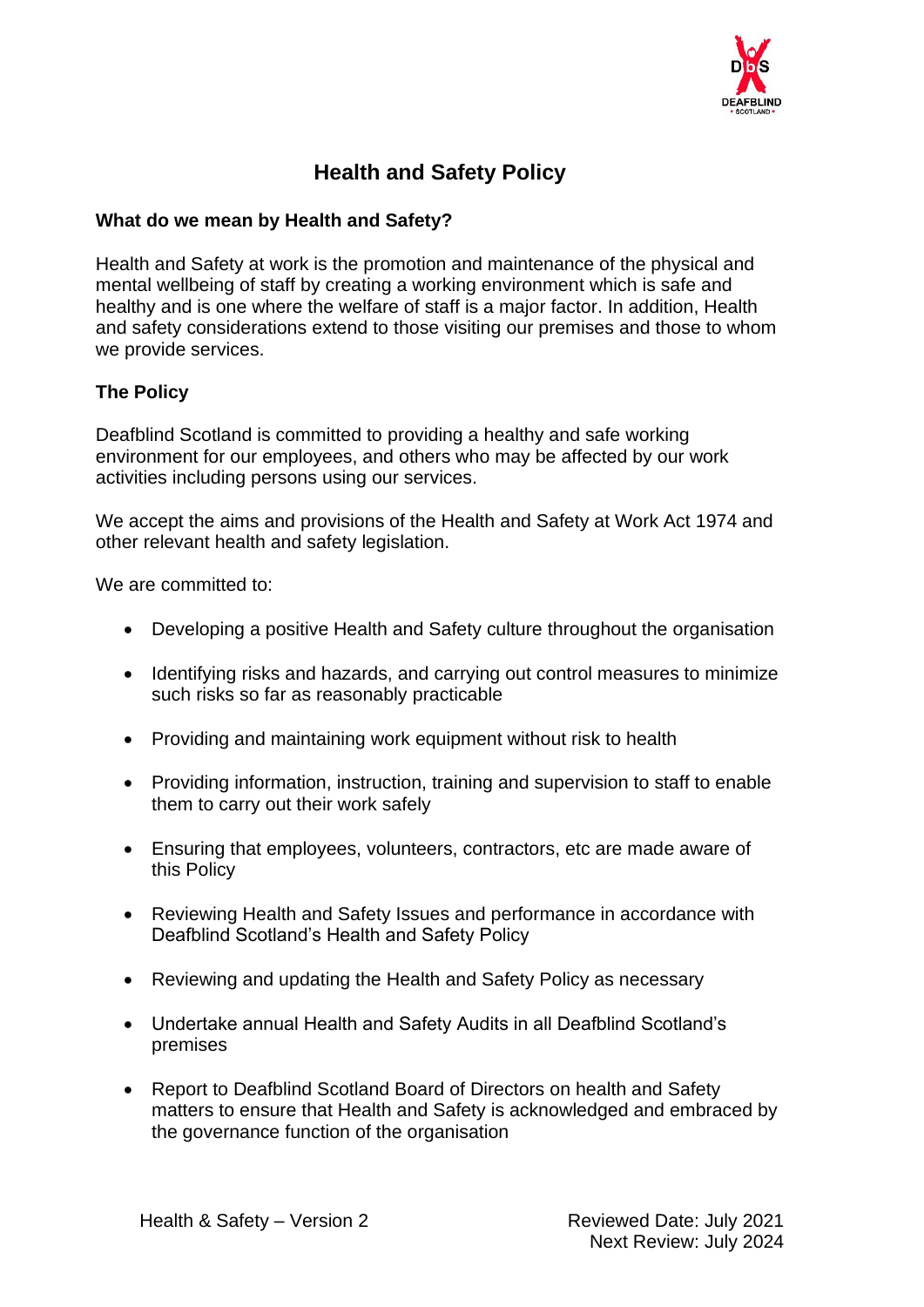#### **Responsibilities**

Overall and final responsibility for Health and Safety within the organisation rests with the Chief Executive, on behalf of the Board of Directors, who delegate day-today responsibilities to the Health and Safety Officer whose name and contact details will be printed on notice boards.

**All Employees** have a responsibility to co-operate fully with health and safety requirements in order to achieve a healthy and safe working environment.

**All Employees** are required to take reasonable care to ensure the safety of themselves and of others while carrying out their work activities.

**All Employees** are required to report and record all incidents in the accident book and where a serious accident occurs, this has to be reported to the Health and Safety Officer, or Chief Executive, as soon as possible.

**All Employees** must take responsibility to report any known health or safety problem to the Health and Safety Officer, line Manager, or Chief Executive.

**All employees** must be committed to providing healthy and safe working environments for all who may be affected by our work activities including persons using our services.

**All Employees** accept the aims and provisions of the Health and Safety at Work Act 1974 and other relevant health and safety legislation.

#### **Health and Safety Officer**

Health and Safety induction training, job specific training and Risk Assessments will be arranged by the Health and Safety Officer in conjunction with line managers.

It is the responsibility of the Health and Safety Officer to ensure that reportable accidents under Reporting of Injuries Diseases and Dangerous Occurrences Regulations (RIDDOR) are reported to the Health and Safety Executive.

The Health and Safety Officer is required to inform the Chief Executive of all serious accidents as soon as possible.

#### **Head of Finance**

The Head of Finance will ensure that financial and other resource implications relating to the Policy statement are budgeted for to allow Deafblind Scotland to meet its Health and Safety objectives.

#### **Volunteers**

Health and Safety legislation also places responsibilities on volunteers who work for and on behalf of Deafblind Scotland.

This includes the responsibility of the volunteer to: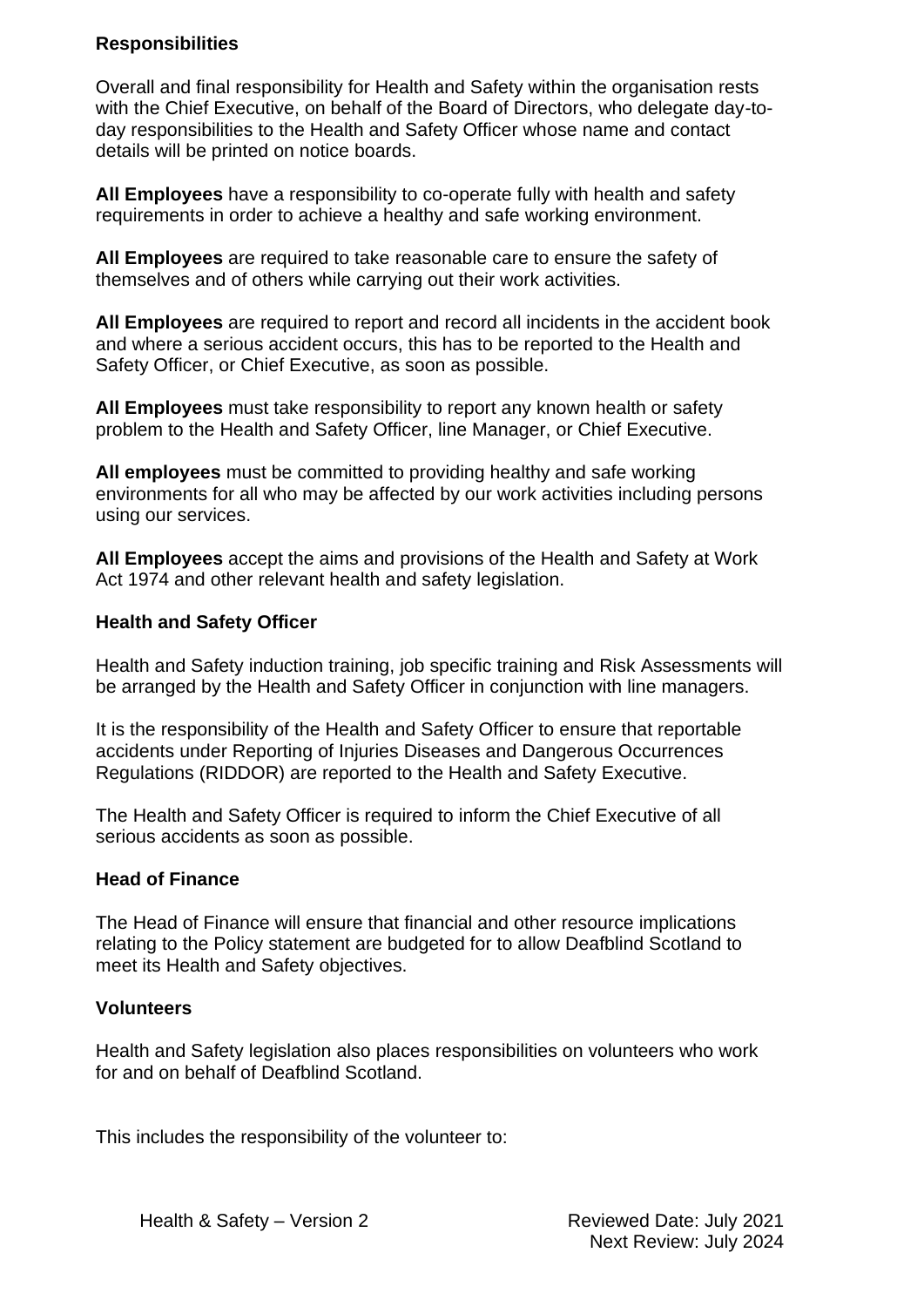- Take reasonable care for their own Health and Safety as well as that of others who may be affected by their work activities.
- Co-operate with any requirements in order that Deafblind Scotland can achieve their Health and Safety Policy objectives.
- Notify the Health and Safety Officer of any health and safety problems that they identify.
- Report all incidents in the accident book and where a serious accident occurs, this has to be reported to the Health and Safety Officer or Chief Executive, as soon as possible.

## **General Arrangements**

#### **Risk Assessments**

Risk assessments will be undertaken by the Health and Safety Officer, or appropriate service manager, who will report findings to the Chief Executive, who will approve the action(s) required.

The Health and Safety Officer will be responsible for making sure that the action is carried out and that risks have been reduced. Assessments will be reviewed every 12 months or when an activity changes.

#### **Consultation**

Consultation with staff will be mainly through staff meetings, and where necessary individual discussions which directly involve their work.

#### **Equipment**

Risk Assessments will be undertaken on equipment when there is a significant risk.

When new equipment is purchased, a Risk Assessment will be undertaken prior to its use.

All equipment will be regularly maintained, and records kept. Any equipment that is found to be faulty should be reported to the Health and Safety Officer or line manager, immediately.

#### **Substances**

All chemicals or substances will be assessed and staff informed accordingly. Assessments will be reviewed every 12 months or when an activity or substance(s)/chemical(s) has changed.

#### **Information, Instruction and Supervision**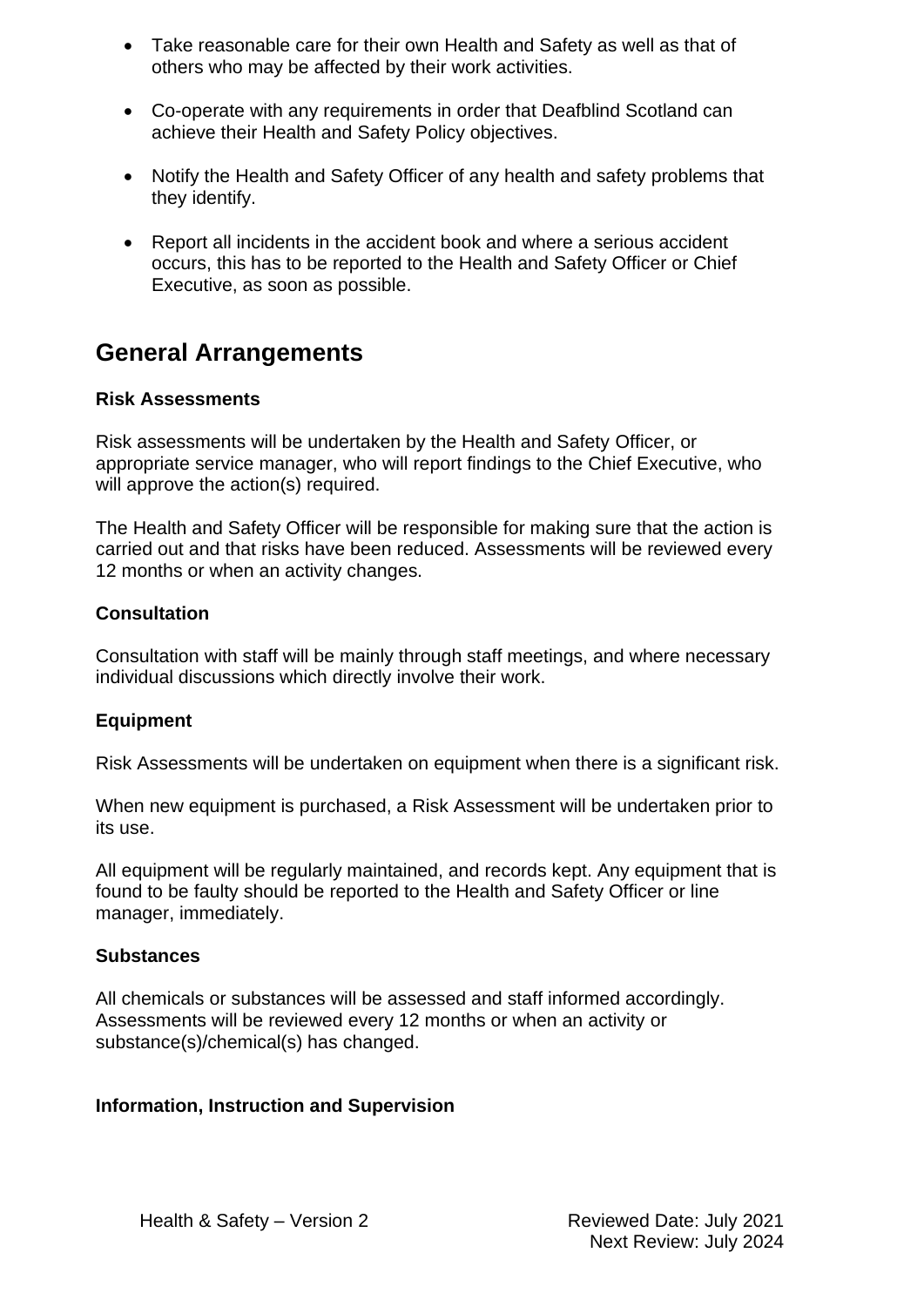Copies of the Health and Safety Law Poster are displayed within office premises and Health and Safety advice is available from the Health and Safety Officer or line managers.

Supervision of new workers/trainees will be undertaken by their line managers.

#### **Training**

Health and Safety induction training and job specific training will be provided for all employees and volunteers as appropriate.

#### **First Aid**

All accidents and incidents will be recorded in the Accident book located beside the First Aid Box. Accidents and incidents involving staff working outwith the office environment should be reported to line manager as soon as possible and recorded appropriately. An accident/incident form should be completed as soon as possible and forwarded to Service Manager for risk assessment to be carried out where appropriate.

A First Aid Box is held within each area. First Aid notices identifying position of First Aid box and first aid person are available within these areas.

All serious accidents are to be reported to the Health and Safety Officer or line manager, as soon as possible.

Deafblind Scotland will ensure that a certificated First Aider is available to staff.

#### **Fire and Evacuation**

Fire Safety equipment will be regularly tested and maintained, and records kept.

Fire evacuation procedures will be carried out in accordance with current legislation and details recorded.

Details of fire risk assessments, which take into account deafblind persons, will be available locally.

In the event of fire, all buildings (offices/shop) will be immediately evacuated, and a staff member will dial 999

It will be the responsibility of the Fire Warden to ensure that the area has been completely evacuated.

All staff and visitors should assemble at the assembly point indicated on the fire regulations notice.

It will be the responsibility of the Fire Warden to ensure that all staff and visitors have been accounted for.

Fire exits and escape routes will be kept clear at all times.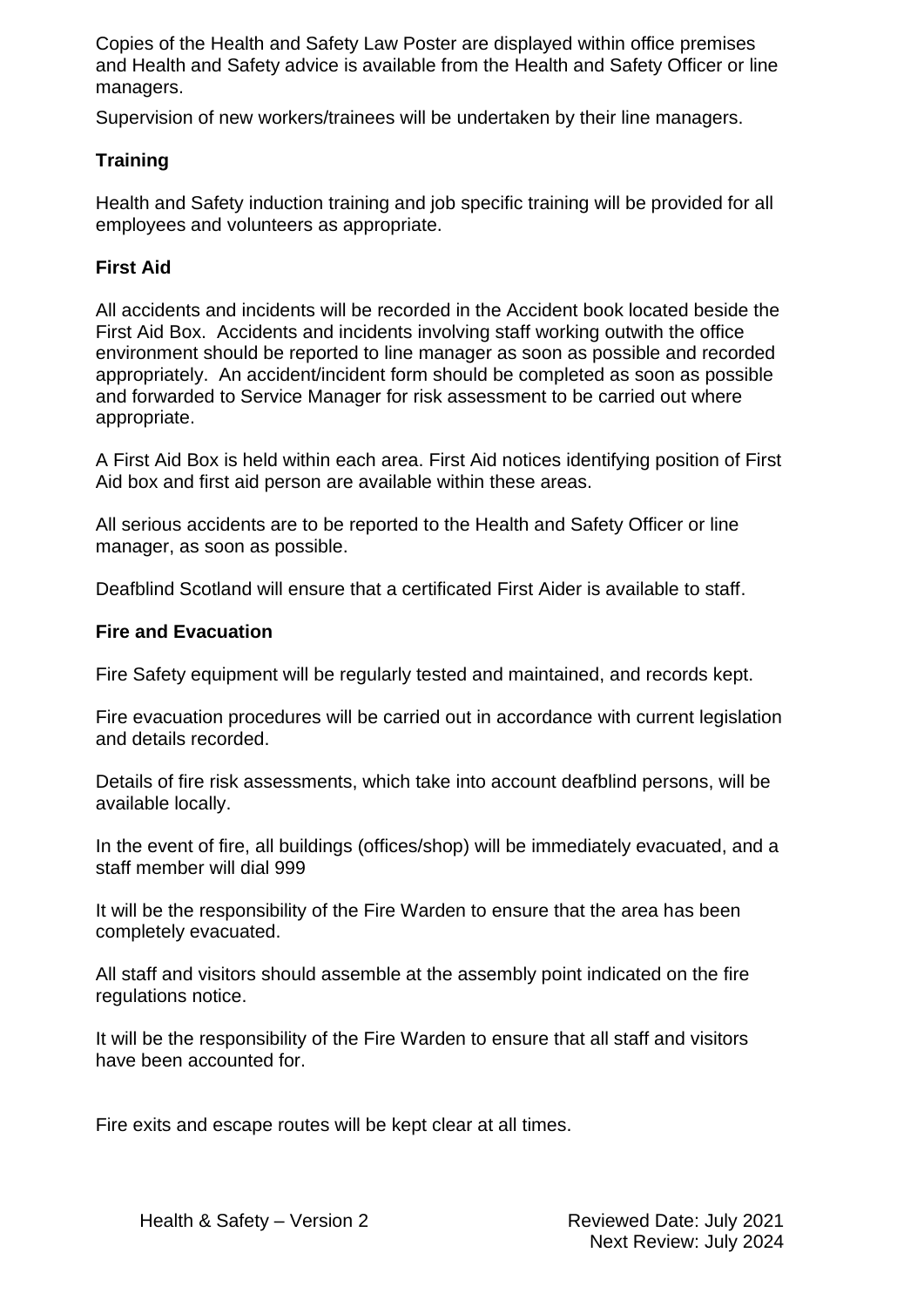#### **REFERENCES**

The Health and Safety at Work Act 1974 The Management of Health and Safety at Work Regulations 1999 The Health and Safety (First Aid) Regulations 1981 and Approved Code of Practice. (as amended 2009)

#### **Health and Safety Control Measures**

**Communication Support – Some Do's and Don'ts**



*Warm-up before using DBM or hands-on signing*



*Have a break between assignments*



*Make sure seating is appropriate*





*Tolerate poor conditions e.g. a speaker who can't be heard*



*Accept assignments beyond your skills level*



*Work for more than 6 hours without a break*

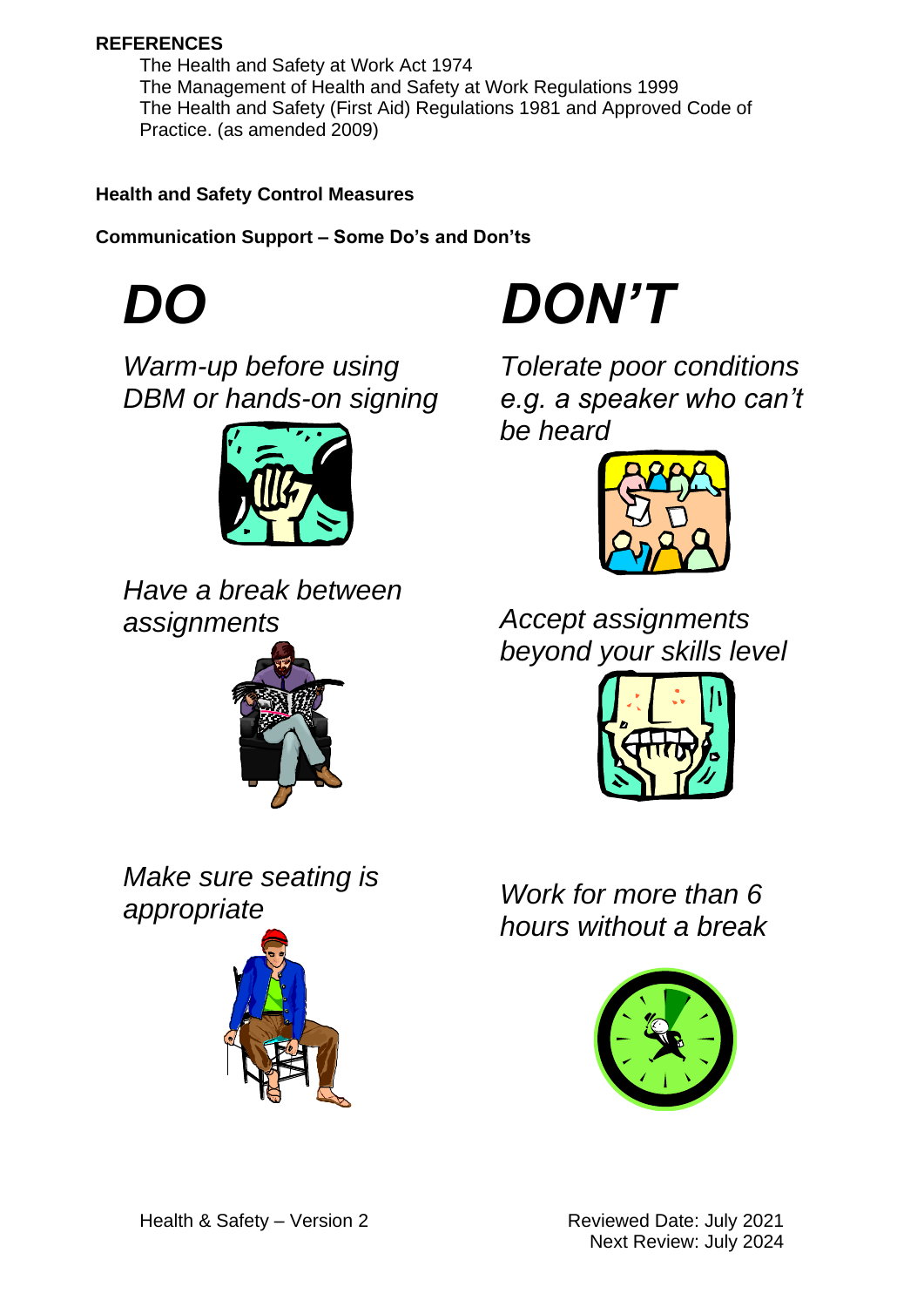**Guiding- Some Do's and Don'ts**

*DON'T*

*Communicate when you need to concentrate on guiding*



*Take on more than you can physically cope with*



# *DO*

*Wear sensible clothing and shoes*



*Consider age, mobility, physical fitness of the deafblind person*



*Allow enough time for your journey*

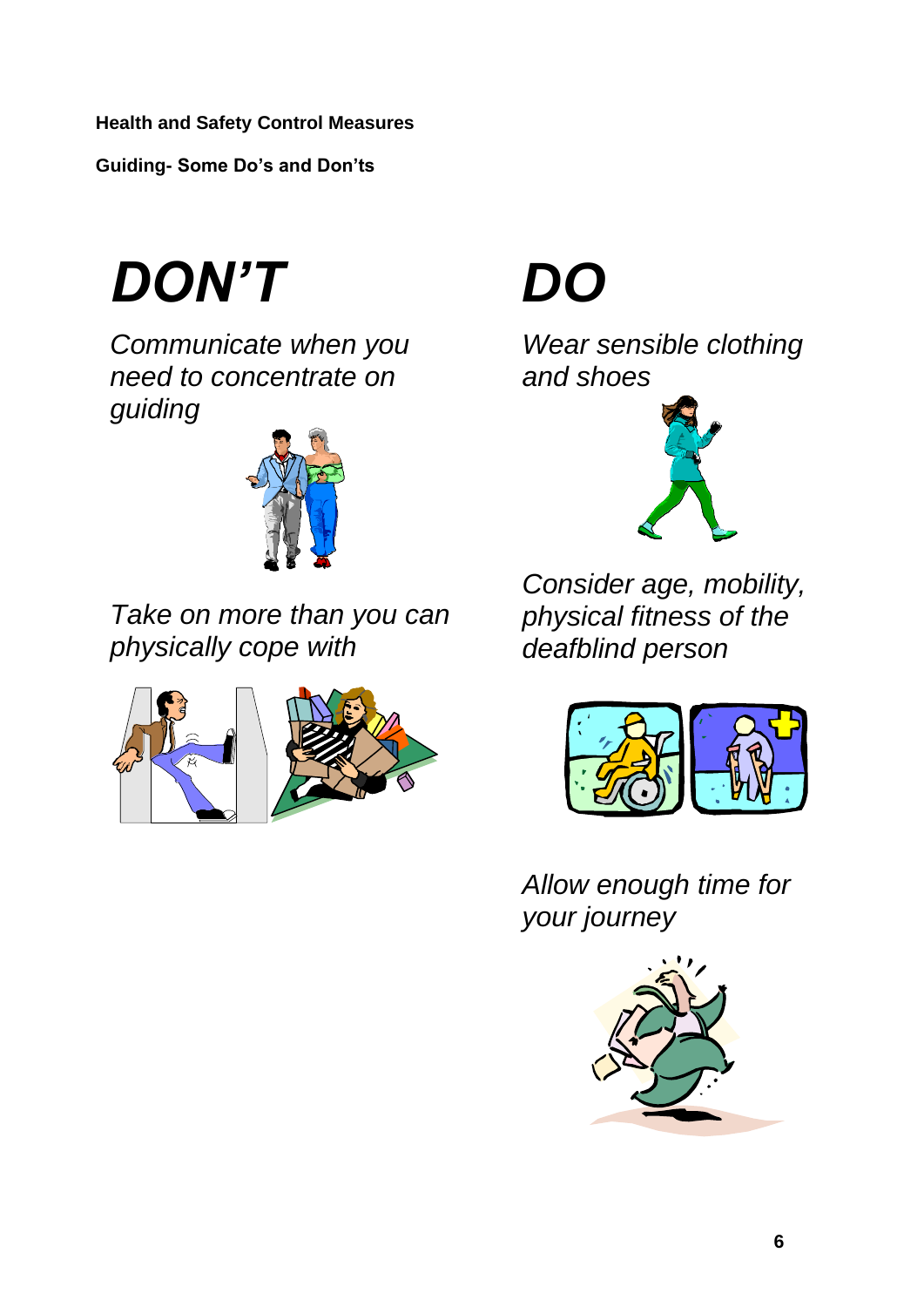**Driving - Some Do's and Don'ts**



*Follow the Highway Code*



*Make sure everyone is belted in*



*Ensure dogs are secure away from driver*



*Ensure you have business insurance*





*Communicate in DBM or Sign while driving*





*Drive when you are hungover, tired or ill*

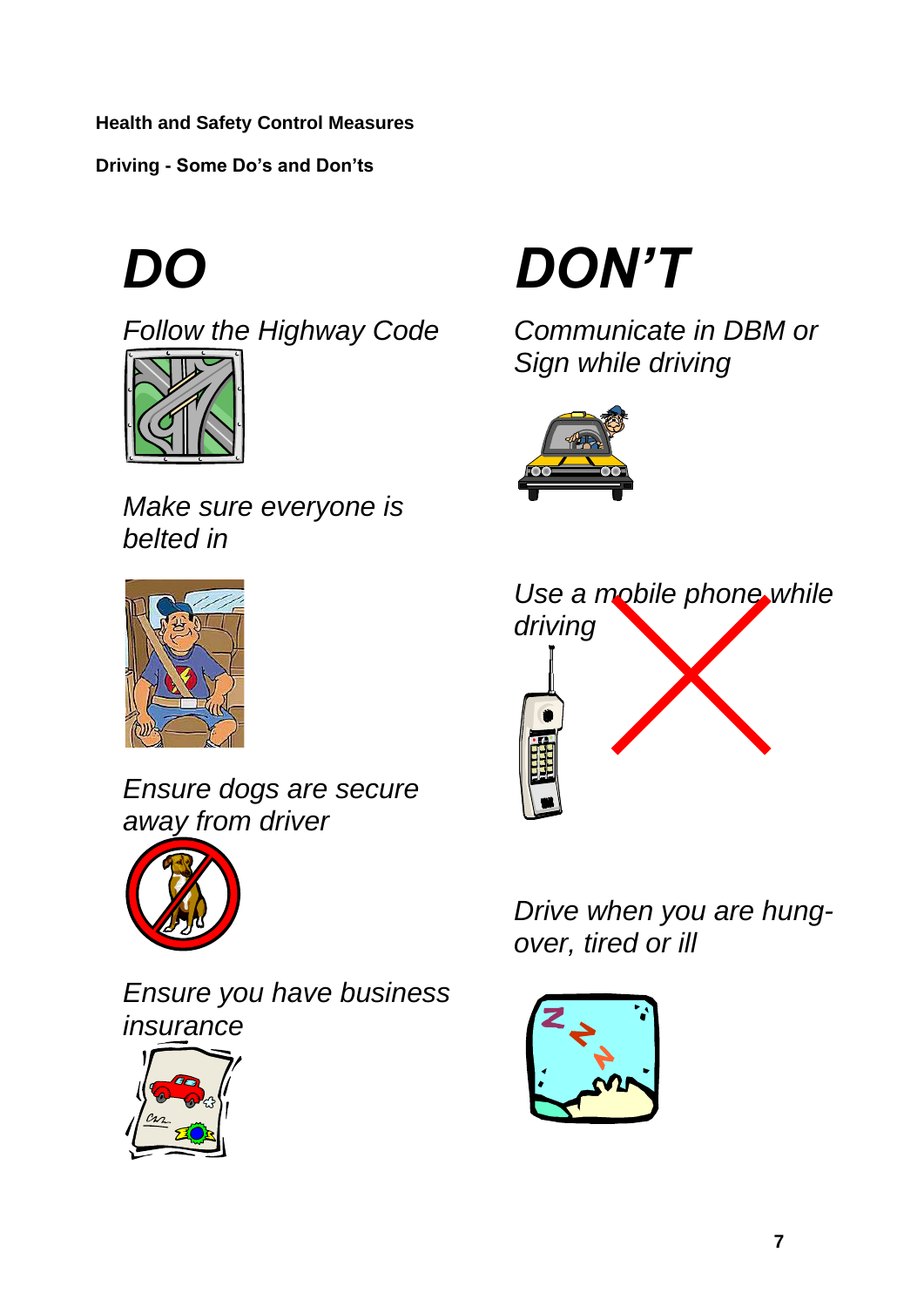**Personal Health - Some Do's and Don'ts**

*DO*





*Cover any wounds you may have. Also ask the deafblind person to cover wounds they may have.*



*DON'T*

*Work while ill*



*Spread colds/viral infections*



*Speak to your own doctor about any concerns*



*Report all incidents/accidents even though no one was injured*



*Bottle up your concerns*



*Feel as if you're on your own*

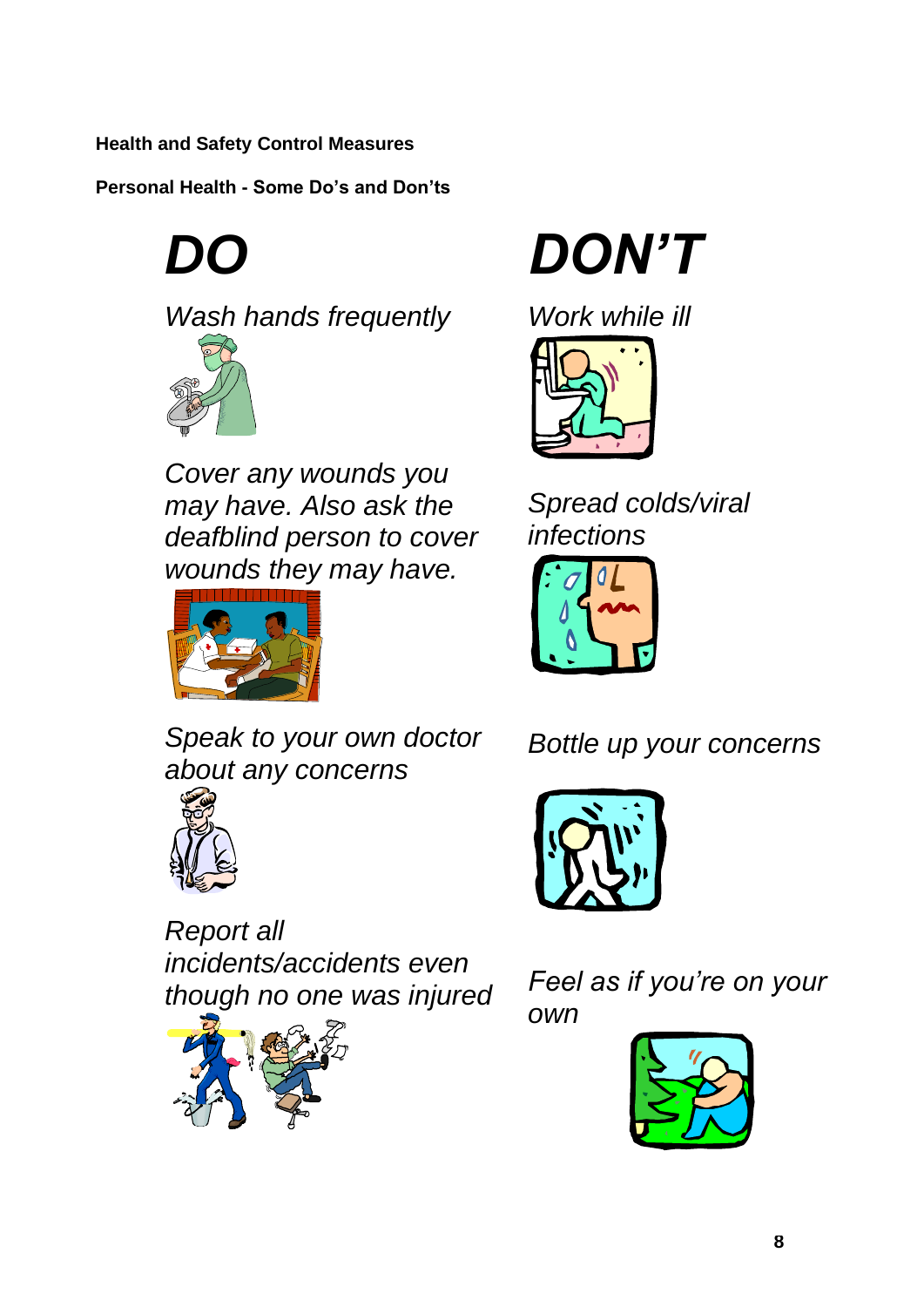**Personal Safety – Some Do's and Don'ts**



*Plan your journey*



*Tell the office where you are, then keep in touch*



*Report any unacceptable behaviour*



*Leave if you feel uncomfortable*



**Deafblind Scotland**

*DON'T*





*Carry money or valuables*



*Allow people to be offensive to you*



# *Hug or cuddle clients*



*Accept too many people being present during a visit*